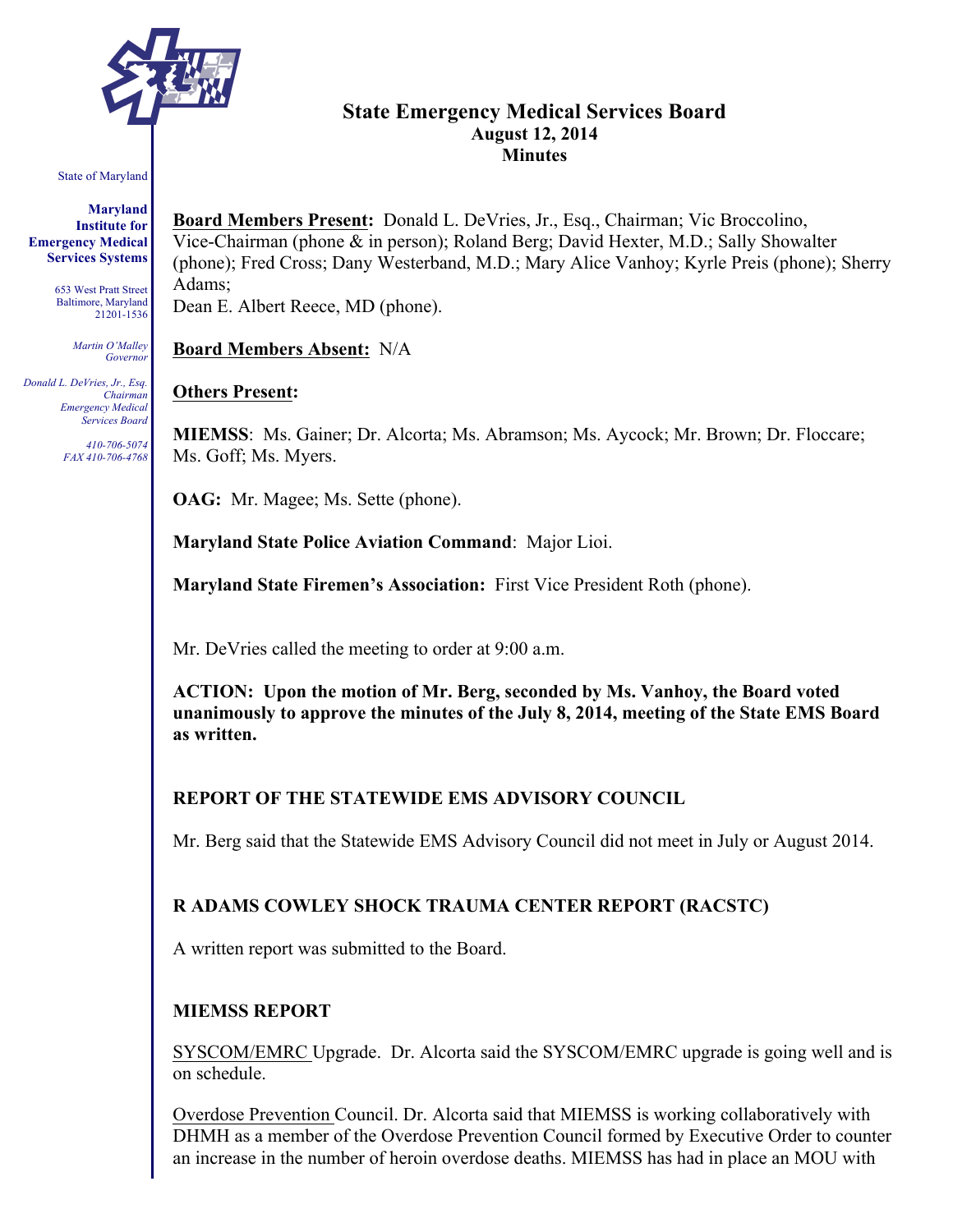DHMH since 2012 for providing de-identified data for identifying opioid overdoses. DHMH is integrating MIEMSS data with other agency data sets to track trends for intervention, treatment and prevention to reduce the likelihood of heroin overdose death. The use of Naloxone has been expanded to include many law enforcement agencies, as well as the public in certain circumstances. Dr. Alcorta also advised the Board of recent overdose incidents at a concert at Merriweather; however, those incidents did not involve heroin.

EMS Plan. Dr. Alcorta said the MIEMSS staff has completed review and incorporation of suggested changes from submitted comments received about the draft EMS Plan. Staff will submit the final draft to the EMS Board at the September 2014 meeting.

Guidance to First Responders for the Active Assailant Incident. Dr. Alcorta said the draft guidance document has been developed that will aid county and local jurisdictions in planning for an active assailant incident. He said the document grew out of efforts by the Governor's Office of Homeland Security, MIEMSS and the Maryland Department of the State Police which convened a Maryland Active Assailant Interdisciplinary Work Group. The Work Group has incorporated comments received into the draft guidance document and will soon distribute the guidance document to county and local jurisdictions.

Ebola. Dr. Alcorta updated the Board on the current status of the Ebola outbreak in in Africa; he noted the over-1000 deaths so far which is ten times more than past outbreaks. There have been no confirmed cases in the United States other than the two aid workers who were transferred from Africa for treatment to Emory University Hospital in Atlanta, Georgia. The CDC has taken an active posture by sending health assets to Africa. Ms. Adams added that DHMH is working on outreach materials and is targeting schools. In the United States, there have been only two laboratories capable of testing for Ebola. There have not been any testing requests from Maryland and every suspicious case has been ruled out. Late Friday, the CDC developed a package of testing protocols for state health labs which will reduce travel time to the CDC for testing; Maryland is one of the eleven labs. Ms. Adams added that the current international concern is for this disease to emerge in other countries, e.g., Nigeria. The Governor recently conducted a table top exercise which included discussion of travel protocols. Ms. Adams said that DHMH is strongly recommending that everyone receive a flu shot this year since Ebola symptoms are similar to flu systems Provider education regarding travel and infectious disease was discussed.

New Hospital. Dr. Alcorta also announced that Holy Cross' new Germantown facility is scheduled to open in October 2014. He said the hospital has contacted MIEMSS to obtain information on designation requirements.

MIEMSS Personnel. Dr. Alcorta reported that Mike Deckard had accepted the MIEMSS Ombudsman position and is expected to start on September 3, 2014.

## **MSP AVIATION COMMAND UPDATE**

AW139 Transition Plan. Major Lioi said the Trooper 6, Cumberland, began their transition training on July 28, 2014; he said that this and marks the  $6<sup>th</sup>$  Section in the State to transition to the new helicopters. To date, crews have completed their first two weeks of ground school and are currently flying sorties and familiarization flights. Trooper 1, Baltimore Section, is scheduled to begin transition training in October. Major Lioi thanked all those who attended the Trooper 2 Ribbon Cutting Ceremony was wellattended and thanked the partners for their support.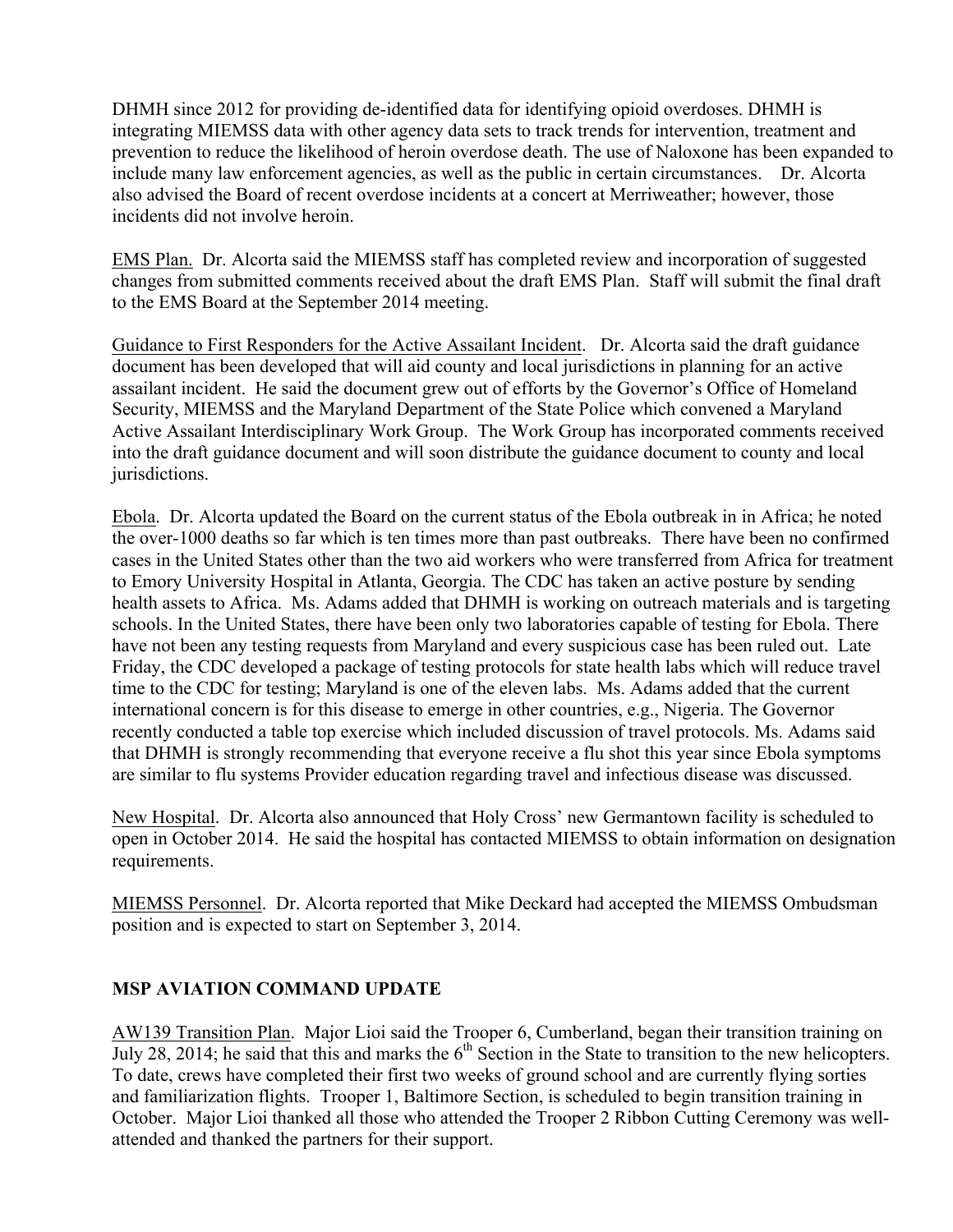Second in Command (SIC). Major Lioi said that the MSP is in the process of interviewing and polygraphing candidates on the eligibility list. Interviews are scheduled through September to select the ten (10) additional SIC PINs funded this year (FY 2015).

Inspection and Acceptance of New Helicopters. Major Lioi said that the MSPAC received and accepted the  $10^{th}$  AW-139 helicopter on Friday, August 1, 2014. This aircraft is now in service and has been flown to the Cumberland Section, to be used for continued transition training.

# **MARYLAND STATE FIREMAN'S ASSOCIATION (MSFA) UPDATE**

Mr. Roth extended greetings from the MSFA Presidents who are traveling this week to the Virginia Beach and the West Virginia Volunteer Firemen's Association meetings, as well as the MACO Conference in Ocean City, MD.

Mr. Roth encouraged the partners to attend next year's Cumberland Valley Firemen's Association meeting in Delaware. Notices will be sent in advance of the meeting.

Mr. Roth congratulated the MSPAC on the completion of the transition of Trooper 2 and the recent Ribbon Cutting Ceremony.

MFRI is accepting registrations to the Mid-Atlantic Life Safety Conference September 23, 2014, at the Johns Hopkins Applied Physics Lab in Laurel.

The National Fallen Firefighters weekend is scheduled for October 11 & 12, 2014, in Emmetsburg, MD.

The MSFA Executive meeting is scheduled on August 23 & 24, 2014, at the Williamsport Fire and Rescue outside of Hagerstown, MD.

The next MSFA Annual Convention is scheduled for June 20 thru 26, 2015, in Ocean City, Maryland.

# **OLD BUSINESS**

Mobile Integrated Community Health Pilot Program. Dr. Alcorta said the Protocol Committee has reviewed and approved the Mobile Integrated Community Health Pilot Protocol. He gave an overview of the pilot protocol. Dr. Alcorta said the pilot protocol will be applied to help address fragmented access to healthcare by identifying the health needs of those in Queen Anne's County who frequently utilize 911 for non-life threatening or medical reasons in Queen Anne's County. He asked for the Board's approval of the pilot protocol. Ms. Vanhoy added that once the protocol is implemented, there will likely be three to four months of data available for review by the end of the year. EMS roles and procedures within the Pilot Protocol, patient special needs resource referrals and funding sources for the Pilot Program were discussed.

## **ACTION: Upon the motion of Mr. Cross, which was seconded by Mr. Berg, the Board approved Mobile Integrated Community Health Pilot Program. Ms. Vanhoy abstained.**

Neonatal and Specialty Care Transport Regulations. Ms. Sette said the Neonatal and Specialty Care Transport Regulations were published in the Maryland Register on May 30, 2014. No comments were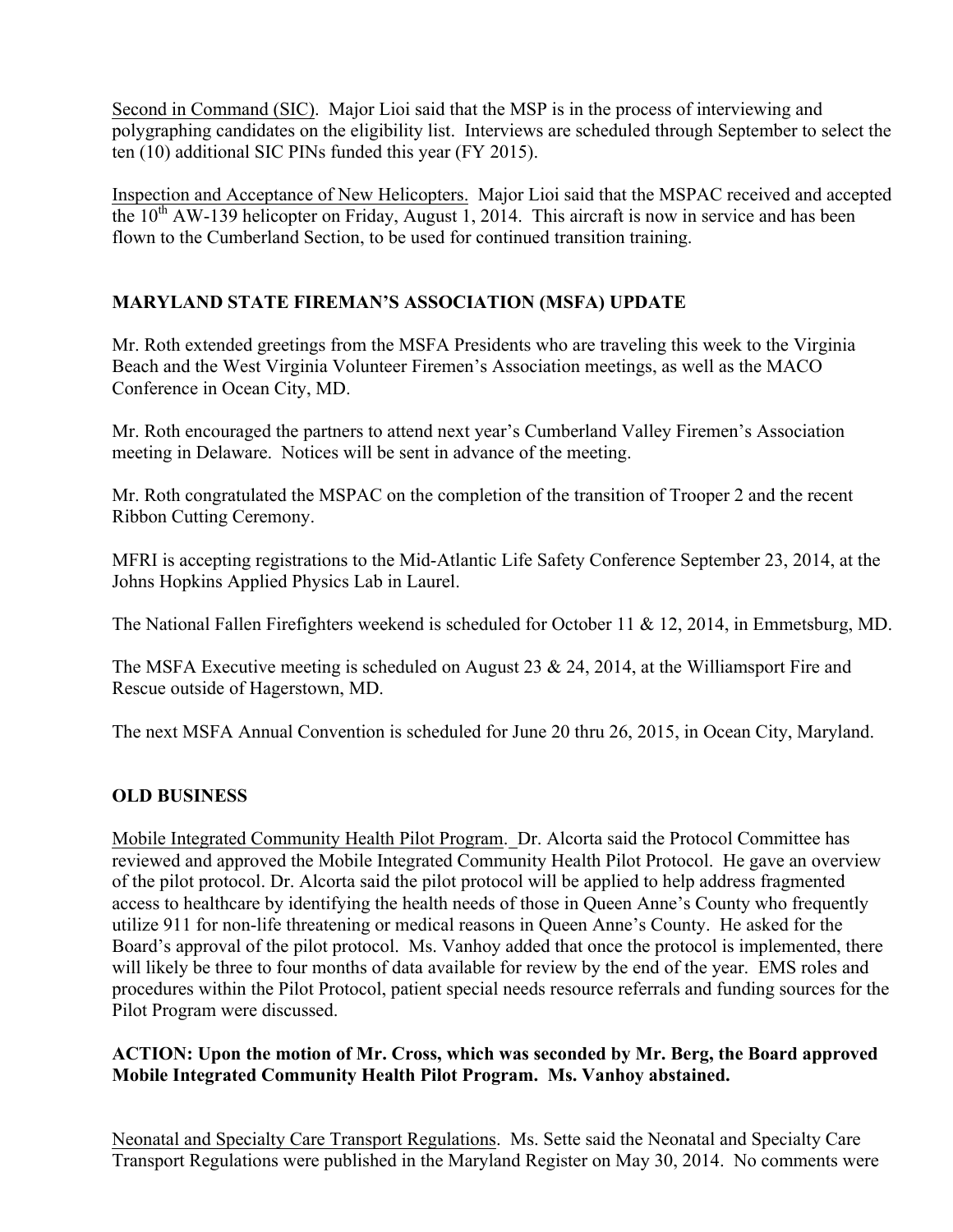received. Ms. Sette asked for final action by the Board for the Regulations to be effective September 1, 2014.

## **ACTION: Upon the motion of Ms. Vanhoy, which was seconded by Mr. Broccolino, the Board approved Neonatal and Specialty Care Transport Regulations.**

## **NEW BUSINESS**

None.

## **Upon the motion of Mr. Broccolino, which was seconded by Ms. Vanhoy, the Board adjourned to Closed Session.**

The purpose of the closed session was to carry out administrative functions under State Government Article §10-502 (b), to obtain legal advice from counsel under State Government Article § 10-508 (a) (7), and to discuss certain site reviews and maintain certain records and information in confidence as required by Health Occupations Article §14-506 (b) under State Government Article § 10-508 (a) (13).

The closed session was attended by:

**Board Members Present:** Donald L. DeVries, Jr., Esq., Chairman; Vic Broccolino, Vice-Chairman (phone & in person); Roland Berg; David Hexter, M.D.; Sally Showalter (phone); Fred Cross; Dany Westerband, M.D.; Mary Alice Vanhoy; Kyrle Preis (phone); Sherry Adams; Dean E. Albert Reece, MD (phone).

## **Board Members Absent:** N/A

## **Others Present:**

**MIEMSS**: Ms. Gainer; Dr. Alcorta; Ms. Abramson; Ms. Aycock; Ms. Goff; Ms. Myers.

**OAG:** Mr. Magee; Ms. Sette (phone).

In closed session, the Board:

- 1. Approved the closed session minutes of the Board meeting of May 13, 2014;
- 2. Discussed the Prince George's Hospital Perinatal Program;
- 3. Reviewed and recommended appointments to SEMSAC; and
- 4. Discussed the search for a new Executive Director of MIEMSS;

The Board reconvened in Open Session.

**Board Members Present:** Donald L. DeVries, Jr., Esq., Chairman; Vic Broccolino, Vice-Chairman (phone & in person); Roland Berg; David Hexter, M.D.; Sally Showalter (phone); Fred Cross; Dany Westerband, M.D.; Mary Alice Vanhoy; Kyrle Preis (phone); Sherry Adams; Dean E. Albert Reece, MD (phone).